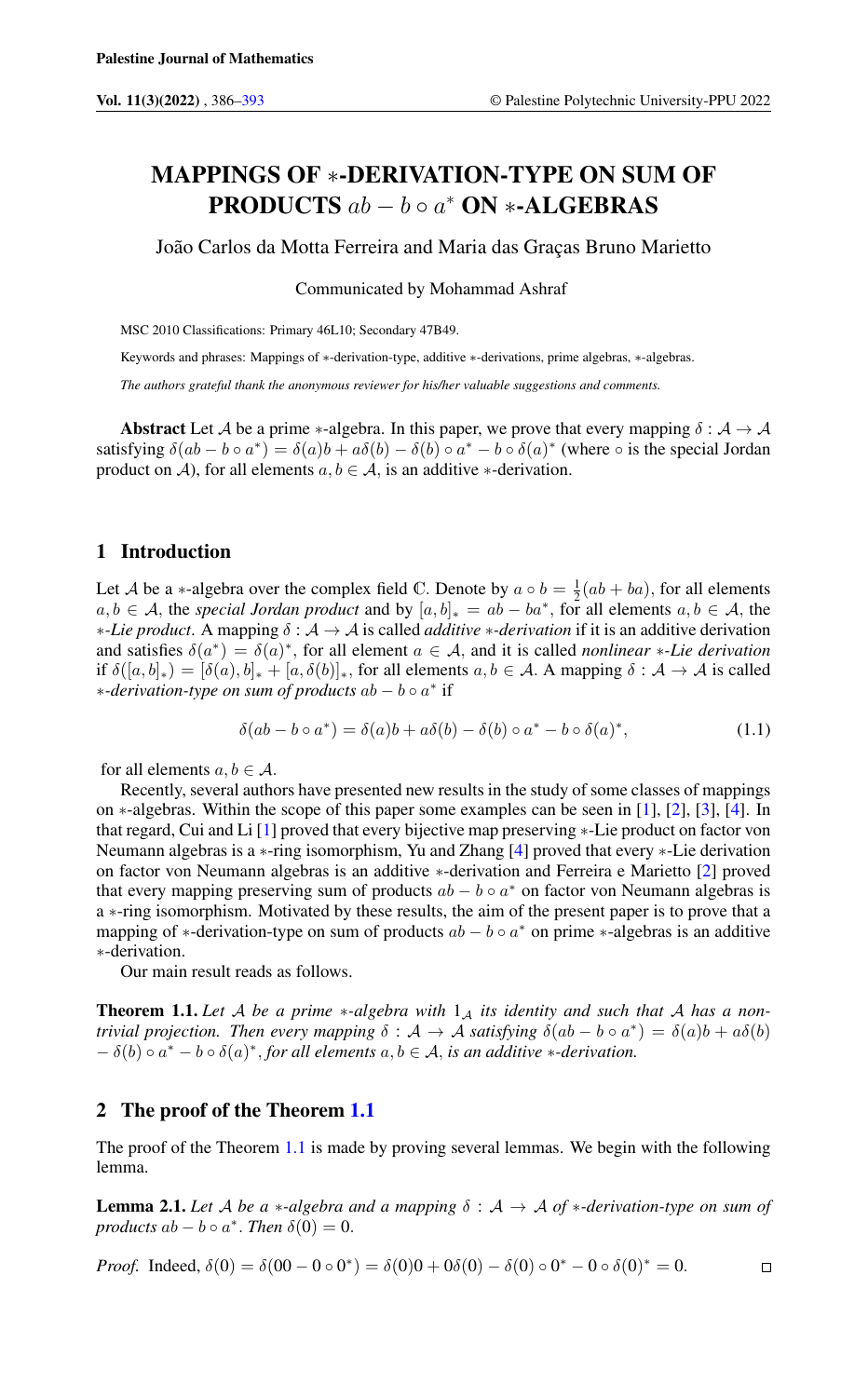<span id="page-1-0"></span>**Lemma 2.2.** Let A be a prime  $*$ -algebra with  $1_A$  its identity and such that A has a nontrivial *projection. Then every mapping* δ : A → A *of* ∗*-derivation-type on sum of products* ab − b ◦ a ∗ *is additive.*

Based on the approach taken by Cui and Li [\[1\]](#page-7-1), Ferreira and Marietto [\[2\]](#page-7-2) and Yu and Zhang [\[4\]](#page-7-4), we shall organize the proof of Lemma [2.2](#page-1-0) in a series of properties. We begin, though, with a well-known result that will be used throughout this paper.

Let  $p_1$  be an arbitrary non-trivial projection of A and write  $p_2 = 1_A - p_1$ . Then A has a Peirce decomposition  $A = A_{11} \oplus A_{12} \oplus A_{21} \oplus A_{22}$ , where  $A_{ij} = p_i A p_j$   $(i, j = 1, 2)$ , satisfying the following multiplicative relations:  $A_{ij}A_{kl} \subseteq \delta_{ik}A_{il}$ , where  $\delta_{ik}$  is the *Kronecker delta function*.

<span id="page-1-1"></span>**Property 2.3.** For arbitrary elements  $a_{11} \in A_{11}$ ,  $b_{12} \in A_{12}$ ,  $c_{21} \in A_{21}$  and  $d_{22} \in A_{22}$ , the following assertions hold: (i)  $\delta(a_{11} + b_{12}) = \delta(a_{11}) + \delta(b_{12}),$  (ii)  $\delta(a_{11} + c_{21}) = \delta(a_{11}) + \delta(c_{21}),$ (iii)  $\delta(b_{12} + d_{22}) = \delta(b_{12}) + \delta(d_{22})$  and (iv)  $\delta(c_{21} + d_{22}) = \delta(c_{21}) + \delta(d_{22})$ .

*Proof.* At first, observe that  $(ip_2)(a_{11} + b_{12}) - (a_{11} + b_{12}) \circ (ip_2)^* = (ip_2)b_{12} - b_{12} \circ (ip_2)^*$ , since  $(ip_2)a_{11} - a_{11} \circ (ip_2)^* = 0$ . For this reason, by Lemma [2.1,](#page-0-1) we have

$$
\delta(ip_2)(a_{11} + b_{12}) + (ip_2)\delta(a_{11} + b_{12})
$$
  
\n
$$
- \delta(a_{11} + b_{12}) \circ (ip_2)^* - (a_{11} + b_{12}) \circ \delta(ip_2)^*
$$
  
\n
$$
= \delta((ip_2)(a_{11} + b_{12}) - (a_{11} + b_{12}) \circ (ip_2)^*)
$$
  
\n
$$
= \delta((ip_2)a_{11} - a_{11} \circ (ip_2)^*) + \delta((ip_2)b_{12} - b_{12} \circ (ip_2)^*)
$$
  
\n
$$
= \delta(ip_2)a_{11} + (ip_2)\delta(a_{11}) - \delta(a_{11}) \circ (ip_2)^* - a_{11} \circ \delta(ip_2)^*
$$
  
\n
$$
+ \delta(ip_2)b_{12} + (ip_2)\delta(b_{12}) - \delta(b_{12}) \circ (ip_2)^* - b_{12} \circ \delta(ip_2)^*
$$
  
\n
$$
= \delta(ip_2)(a_{11} + b_{12}) + (ip_2)(\delta(a_{11}) + \delta(b_{12}))
$$
  
\n
$$
- (\delta(a_{11}) + \delta(b_{12})) \circ (ip_2)^* - (a_{11} + b_{12}) \circ \delta(ip_2)^*
$$

which demonstrates that

$$
(ip_2)(\delta(a_{11} + b_{12}) - \delta(a_{11}) - \delta(b_{12})) - (\delta(a_{11} + b_{12}) - \delta(a_{11}) - \delta(b_{12})) \circ (ip_2)^* = 0.
$$

Defining  $t = \delta(a_{11} + b_{12}) - \delta(a_{11}) - \delta(b_{12}) = t_{11} + t_{12} + t_{21} + t_{22}$ , we can write the above equation as

$$
(ip_2)(t_{11} + t_{12} + t_{21} + t_{22}) - (t_{11} + t_{12} + t_{21} + t_{22}) \circ (ip_2)^* = 0
$$

which implies that  $\frac{1}{2}t_{12} + \frac{3}{2}t_{21} + 2t_{22} = 0$ . It results in  $t_{12} = t_{21} = t_{22} = 0$ . Now, observe that  $(ip_1 - 3ip_2)(a_{11} + \overline{b}_{12}) - (\overline{a}_{11} + b_{12}) \circ (ip_1 - 3ip_2)^* = (ip_1 - 3ip_2)a_{11} - a_{11} \circ (ip_1 - 3ip_2)^*,$ since  $(ip_1 - 3ip_2)b_{12} - b_{12} \circ (ip_1 - 3ip_2)^* = 0$ . It therefore follows that

$$
\delta(ip_1 - 3ip_2)(a_{11} + b_{12}) + (ip_1 - 3ip_2)\delta(a_{11} + b_{12})
$$
  
\n
$$
- \delta(a_{11} + b_{12}) \circ (ip_1 - 3ip_2)^* - (a_{11} + b_{12}) \circ \delta(ip_1 - 3ip_2)^*
$$
  
\n
$$
= \delta((ip_1 - 3ip_2)(a_{11} + b_{12}) - (a_{11} + b_{12}) \circ (ip_1 - 3ip_2)^*)
$$
  
\n
$$
= \delta((ip_1 - 3ip_2)a_{11} - a_{11} \circ (ip_1 - 3ip_2)^*)
$$
  
\n
$$
+ \delta((ip_1 - 3ip_2)b_{12} - b_{12} \circ (ip_1 - 3ip_2)^*)
$$
  
\n
$$
= \delta(ip_1 - 3ip_2)a_{11} + (ip_1 - 3ip_2)\delta(a_{11})
$$
  
\n
$$
- \delta(a_{11}) \circ (ip_1 - 3ip_2)^* - a_{11} \circ \delta(ip_1 - 3ip_2)^*
$$
  
\n
$$
+ \delta(ip_1 - 3ip_2)b_{12} + (ip_1 - 3ip_2)\delta(b_{12})
$$
  
\n
$$
- \delta(b_{12}) \circ (ip_1 - 3ip_2)^* - b_{12} \circ \delta(ip_1 - 3ip_2)^*
$$
  
\n
$$
= \delta(ip_1 - 3ip_2)(a_{11} + b_{12}) + (ip_1 - 3ip_2)(\delta(a_{11}) + \delta(b_{12}))
$$
  
\n
$$
- (\delta(a_{11}) + \delta(b_{12})) \circ (ip_1 - 3ip_2)^* - (a_{11} + b_{12}) \circ \delta(ip_1 - 3ip_2)^*
$$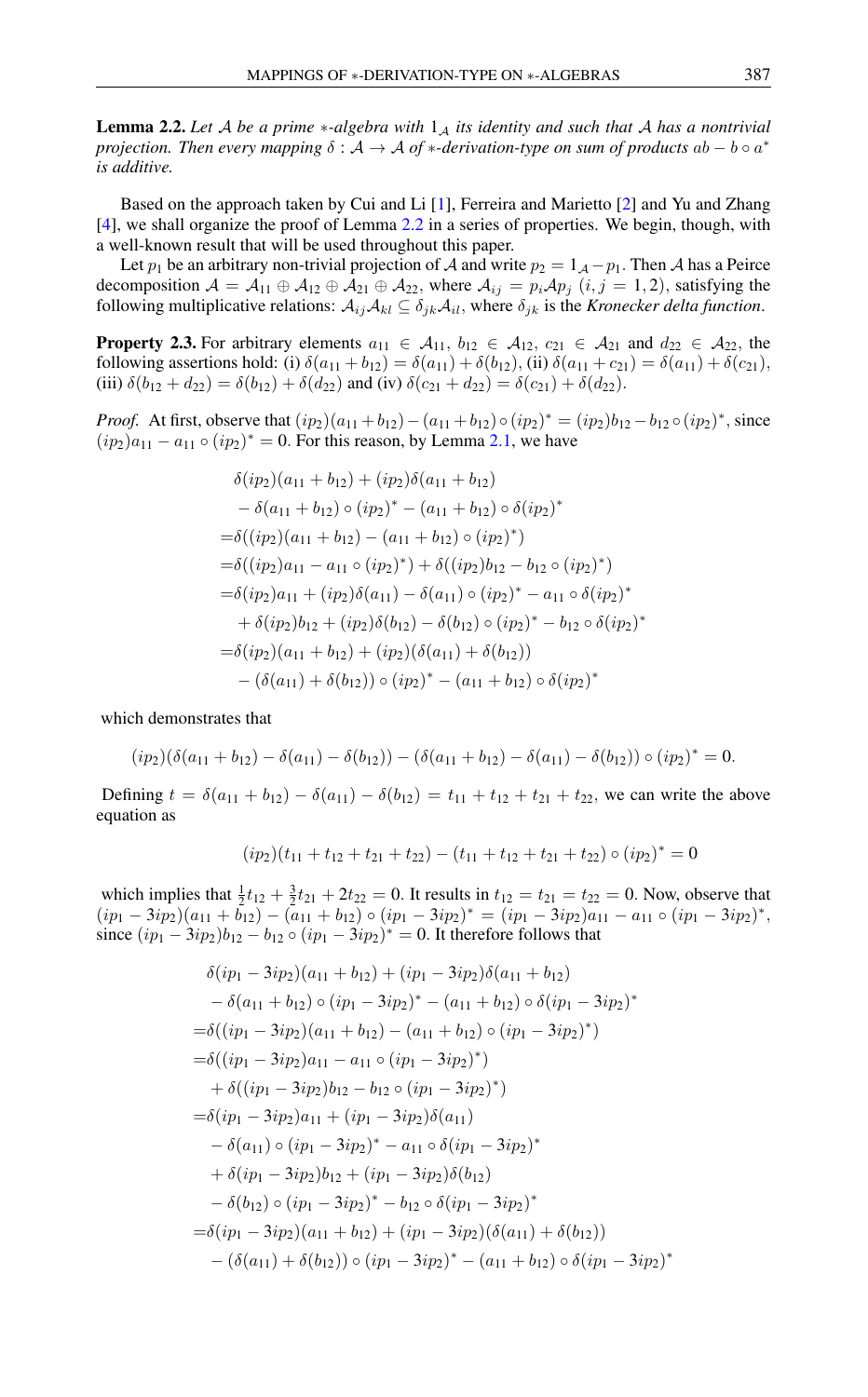which produces

$$
(ip_1 - 3ip_2)(\delta(a_{11} + b_{12}) - \delta(a_{11}) - \delta(b_{12}))
$$
  
- (\delta(a\_{11} + b\_{12}) - \delta(a\_{11}) - \delta(b\_{12})) \circ (ip\_1 - 3ip\_2)^\* = 0.

This shows that

$$
(ip_1 - 3ip_2)t_{11} - t_{11} \circ (ip_1 - 3ip_2)^* = 0
$$

which leads to  $t_{11} = 0$ . As consequence, we obtain  $\delta(a_{11} + b_{12}) = \delta(a_{11}) + \delta(b_{12})$ . Using a similar reasoning as above, we prove the cases (ii), (iii) and (iv).

<span id="page-2-0"></span>**Property 2.4.** For arbitrary elements  $b_{12} \in A_{12}$  and  $c_{21} \in A_{21}$ , the following assertion holds:  $\delta(b_{12}+c_{21})=\delta(b_{12})+\delta(c_{21}).$ 

*Proof.* At first, observe that  $(ip_1 - 3ip_2)(b_{12} + c_{21}) - (b_{12} + c_{21}) \circ (ip_1 - 3ip_2)^* = (ip_1 - 3ip_2)c_{21}$  $c_{21} \circ (ip_1 - 3ip_2)^*$ , since  $(ip_1 - 3ip_2)b_{12} - b_{12} \circ (ip_1 - 3ip_2)^* = 0$ . On account of this, we have

$$
\delta(ip_1 - 3ip_2)(b_{12} + c_{21}) + (ip_1 - 3ip_2)\delta(b_{12} + c_{21})
$$
  
\n
$$
- \delta(b_{12} + c_{21}) \circ (ip_1 - 3ip_2)^* - (b_{12} + c_{21}) \circ \delta(ip_1 - 3ip_2)^*
$$
  
\n
$$
= \delta((ip_1 - 3ip_2)(b_{12} + c_{21}) - (b_{12} + c_{21}) \circ (ip_1 - 3ip_2)^*)
$$
  
\n
$$
= \delta((ip_1 - 3ip_2)b_{12} - b_{12} \circ (ip_1 - 3ip_2)^*)
$$
  
\n
$$
+ \delta((ip_1 - 3ip_2)c_{21} - c_{21} \circ (ip_1 - 3ip_2)^*)
$$
  
\n
$$
= \delta(ip_1 - 3ip_2)b_{12} + (ip_1 - 3ip_2)\delta(b_{12})
$$
  
\n
$$
- \delta(b_{12}) \circ (ip_1 - 3ip_2)^* - b_{12} \circ \delta(ip_1 - 3ip_2)^*
$$
  
\n
$$
+ \delta(ip_1 - 3ip_2)c_{21} + (ip_1 - 3ip_2)\delta(c_{21})
$$
  
\n
$$
- \delta(c_{21}) \circ (ip_1 - 3ip_2)^* - c_{21} \circ \delta(ip_1 - 3ip_2)^*
$$
  
\n
$$
= \delta(ip_1 - 3ip_2)(b_{12} + c_{21}) + (ip_1 - 3ip_2)(\delta(b_{12}) + \delta(c_{21}))
$$
  
\n
$$
- (\delta(b_{12}) + \delta(c_{21})) \circ (ip_1 - 3ip_2)^* - (b_{12} + c_{21}) \circ \delta(ip_1 - 3ip_2)^*
$$

which gives

$$
(ip_1 - 3ip_2)(\delta(b_{12} + c_{21}) - \delta(b_{12}) - \delta(c_{21})) - (\delta(b_{12} + c_{21}) - \delta(b_{12}) - \delta(c_{21})) \circ (ip_1 - 3ip_2)^* = 0.
$$

Defining  $t = \delta(b_{12} + c_{21}) - \delta(b_{12}) - \delta(c_{21}) = t_{11} + t_{12} + t_{21} + t_{22}$ , we can write the above equation as

$$
(ip_1 - 3ip_2)(t_{11} + t_{12} + t_{21} + t_{22}) - (t_{11} + t_{12} + t_{21} + t_{22}) \circ (ip_1 - 3ip_2)^* = 0
$$

through which we get  $2t_{11}-4t_{21}-6t_{22} = 0$ . This implies that  $t_{11} = t_{21} = t_{22} = 0$ . Now, observe that  $(-3ip_1+ip_2)(b_{12}+c_{21})-(b_{12}+c_{21})\circ(-3ip_1+ip_2)^* = (-3ip_1+ip_2)b_{12}-b_{12}\circ(-3ip_1+ip_2)^*,$ since  $(-3ip_1 + ip_2)c_{21} - c_{21} \circ (-3ip_1 + ip_2)^* = 0$ . On account of this, we have

∗

$$
\delta(-3ip_1 + ip_2)(b_{12} + c_{21}) + (-3ip_1 + ip_2)\delta(b_{12} + c_{21})
$$
  
\n
$$
- \delta(b_{12} + c_{21}) \circ (-3ip_1 + ip_2)^* - (b_{12} + c_{21}) \circ \delta(-3ip_1 + ip_2)
$$
  
\n
$$
= \delta((-3ip_1 + ip_2)(b_{12} + c_{21}) - (b_{12} + c_{21}) \circ (-3ip_1 + ip_2)^*)
$$
  
\n
$$
= \delta((-3ip_1 + ip_2)b_{12} - b_{12} \circ (-3ip_1 + ip_2)^*)
$$
  
\n
$$
+ \delta((-3ip_1 + ip_2)c_{21} - c_{21} \circ (-3ip_1 + ip_2)^*)
$$
  
\n
$$
= \delta(-3ip_1 + ip_2)b_{12} + (-3ip_1 + ip_2)\delta(b_{12})
$$
  
\n
$$
- \delta(b_{12}) \circ (-3ip_1 + ip_2)^* - b_{12} \circ \delta(-3ip_1 + ip_2)^*
$$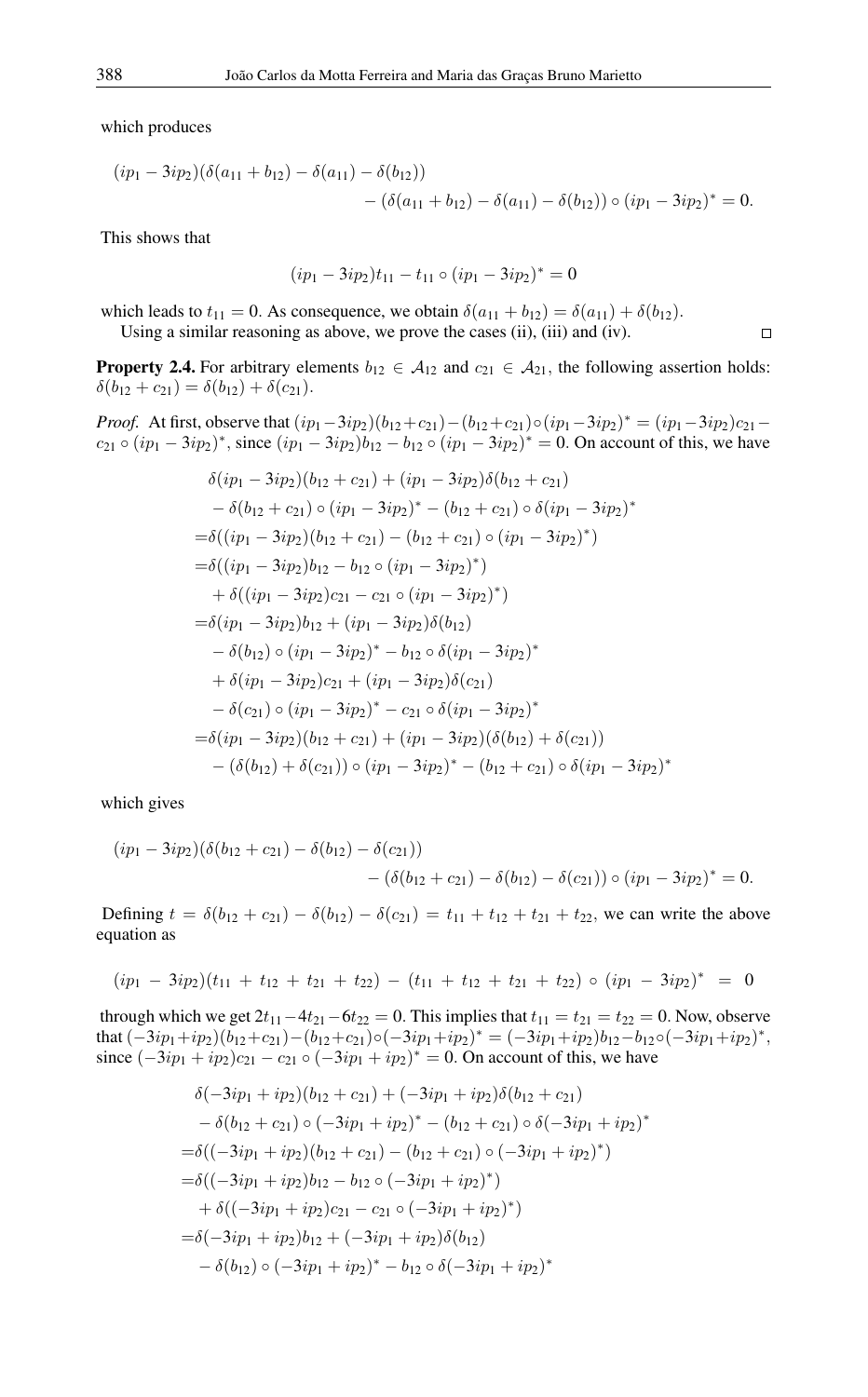+ 
$$
\delta(-3ip_1 + ip_2)c_{21} + (-3ip_1 + ip_2)\delta(c_{21})
$$
  
\n-  $\delta(c_{21}) \circ (-3ip_1 + ip_2)^* - c_{21} \circ \delta(-3ip_1 + ip_2)^*$   
\n=  $\delta(-3ip_1 + ip_2)(b_{12} + c_{21}) + (-3ip_1 + ip_2)(\delta(b_{12}) + \delta(c_{21}))$   
\n-  $(\delta(b_{12}) + \delta(c_{21})) \circ (-3ip_1 + ip_2)^* - (b_{12} + c_{21}) \circ \delta(-3ip_1 + ip_2)^*$ 

which gives

$$
(-3ip_1+ip_2)(\delta(b_{12}+c_{21})-\delta(b_{12})-\delta(c_{21}))
$$
  
-( $\delta(b_{12}+c_{21})-\delta(b_{12})-\delta(c_{21}))\circ(-3ip_1+ip_2)^*=0.$ 

It follows from the above equation that

$$
(-3ip_1 + ip_2)t_{12} - t_{12} \circ (-3ip_1 + ip_2)^* = 0
$$

which results in  $t_{12} = 0$ . Consequently,  $\delta(b_{12} + c_{21}) = \delta(b_{12}) + \delta(c_{21})$ .

<span id="page-3-0"></span>**Property 2.5.** For arbitrary elements  $a_{11} \in A_{11}$ ,  $b_{12} \in A_{12}$ ,  $c_{21} \in A_{21}$  and  $d_{22} \in A_{22}$ , the following assertions hold: (i)  $\delta(a_{11} + b_{12} + c_{21}) = \delta(a_{11}) + \delta(b_{12}) + \delta(c_{21})$  and (ii)  $\delta(b_{12} + c_{21} + b_{12} + c_{21}) = \delta(a_{11}) + \delta(b_{12}) + \delta(c_{21})$  $d_{22}) = \delta(b_{12}) + \delta(c_{21}) + \delta(d_{22}).$ 

*Proof.* It follows from the Property [2.4](#page-2-0) that

$$
\delta(ip_2)(a_{11} + b_{12} + c_{21}) + (ip_2)\delta(a_{11} + b_{12} + c_{21})
$$
  
\n
$$
- \delta(a_{11} + b_{12} + c_{21}) \circ (ip_2)^* - (a_{11} + b_{12} + c_{21}) \circ \delta(ip_2)^*
$$
  
\n
$$
= \delta((ip_2)(a_{11} + b_{12} + c_{21}) - (a_{11} + b_{12} + c_{21}) \circ (ip_2)^*)
$$
  
\n
$$
= \delta((ip_2)a_{11} - a_{11} \circ (ip_2)^*) + \delta((ip_2)b_{12} - b_{12} \circ (ip_2)^*)
$$
  
\n
$$
+ \delta((ip_2)c_{21} - c_{21} \circ (ip_2)^*)
$$
  
\n
$$
= \delta(ip_2)a_{11} + (ip_2)\delta(a_{11}) - \delta(a_{11}) \circ (ip_2)^* - a_{11} \circ \delta(ip_2)^*
$$
  
\n
$$
+ \delta(ip_2)b_{12} + (ip_2)\delta(b_{12}) - \delta(b_{12}) \circ (ip_2)^* - b_{12} \circ \delta(ip_2)^*
$$
  
\n
$$
+ \delta(ip_2)c_{21} + (ip_2)\delta(c_{21}) - \delta(c_{21}) \circ (ip_2)^* - c_{21} \circ \delta(ip_2)^*
$$
  
\n
$$
= \delta(ip_2)(a_{11} + b_{12} + c_{21}) + (ip_2)(\delta(a_{11}) + \delta(b_{12}) + \delta(c_{21}))
$$
  
\n
$$
- (\delta(a_{11}) + \delta(b_{12}) + \delta(c_{21})) \circ (ip_2)^* - (a_{11} + b_{12} + c_{21}) \circ \delta(ip_2)^*
$$

which produces the equation

$$
(ip_2)(\delta(a_{11} + b_{12} + c_{21}) - \delta(a_{11}) - \delta(b_{12}) - \delta(c_{21}))
$$
  
-  $(\delta(a_{11} + b_{12} + c_{21}) - \delta(a_{11}) - \delta(b_{12}) - \delta(c_{21})) \circ (ip_2)^* = 0.$ 

Defining  $t = \delta(a_{11} + b_{12} + c_{21}) - \delta(a_{11}) - \delta(b_{12}) - \delta(c_{21}) = t_{11} + t_{12} + t_{21} + t_{22}$ , so we get

$$
(ip_2)(t_{11} + t_{12} + t_{21} + t_{22}) - (t_{11} + t_{12} + t_{21} + t_{22}) \circ (ip_2)^* = 0
$$

which leads to  $\frac{1}{2}t_{12} + \frac{3}{2}t_{21} + 2t_{22} = 0$ . It therefore follows that  $t_{12} = t_{21} = t_{22} = 0$ . Also, by Property  $2.3$ (ii), we have

$$
\delta(ip_1 - 3ip_2)(a_{11} + b_{12} + c_{21}) + (ip_1 - 3ip_2)\delta(a_{11} + b_{12} + c_{21})
$$
  
\n
$$
- \delta(a_{11} + b_{12} + c_{21}) \circ (ip_1 - 3ip_2)^* - (a_{11} + b_{12} + c_{21}) \circ \delta(ip_1 - 3ip_2)^*
$$
  
\n
$$
= \delta((ip_1 - 3ip_2)(a_{11} + b_{12} + c_{21}) - (a_{11} + b_{12} + c_{21}) \circ (ip_1 - 3ip_2)^*)
$$
  
\n
$$
= \delta((ip_1 - 3ip_2)a_{11} - a_{11} \circ (ip_1 - 3ip_2)^*)
$$
  
\n
$$
+ \delta((ip_1 - 3ip_2)b_{12} - b_{12} \circ (ip_1 - 3ip_2)^*)
$$
  
\n
$$
+ \delta((ip_1 - 3ip_2)c_{21} - c_{21} \circ (ip_1 - 3ip_2)^*)
$$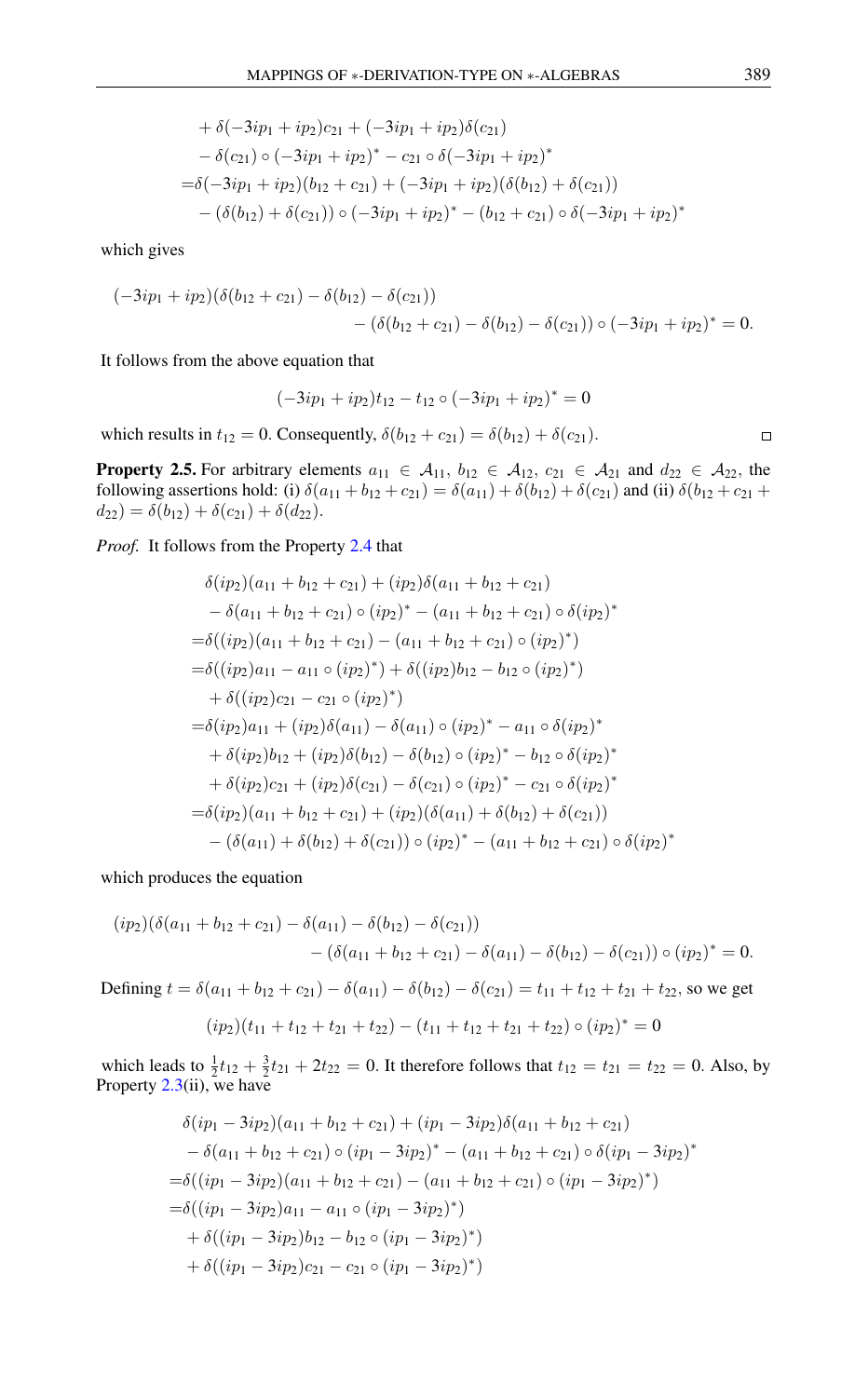$$
= \delta(ip_1 - 3ip_2)a_{11} + (ip_1 - 3ip_2)\delta(a_{11})
$$
  
\n
$$
- \delta(a_{11}) \circ (ip_1 - 3ip_2)^* - a_{11} \circ \delta(ip_1 - 3ip_2)^*
$$
  
\n
$$
+ \delta(ip_1 - 3ip_2)b_{12} + (ip_1 - 3ip_2)\delta(b_{12})
$$
  
\n
$$
- \delta(b_{12}) \circ (ip_1 - 3ip_2)^* - b_{12} \circ \delta(ip_1 - 3ip_2)^*
$$
  
\n
$$
+ \delta(ip_1 - 3ip_2)c_{21} + (ip_1 - 3ip_2)\delta(c_{21})
$$
  
\n
$$
- \delta(c_{21}) \circ (ip_1 - 3ip_2)^* - c_{21} \circ \delta(ip_1 - 3ip_2)^*
$$
  
\n
$$
= \delta(ip_1 - 3ip_2)(a_{11} + b_{12} + c_{21}) + (ip_1 - 3ip_2)(\delta(a_{11}) + \delta(b_{12}) + \delta(c_{21}))
$$
  
\n
$$
- (\delta(a_{11}) + \delta(b_{12}) + \delta(c_{21})) \circ (ip_1 - 3ip_2)^*
$$
  
\n
$$
- (a_{11} + b_{12} + c_{21}) \circ \delta(ip_1 - 3ip_2)^*
$$

which demonstrates that

$$
(ip_1 - 3ip_2)(\delta(a_{11} + b_{12} + c_{21}) - \delta(a_{11}) - \delta(b_{12}) - \delta(c_{21}))
$$
  
-  $(\delta(a_{11} + b_{12} + c_{21}) - \delta(a_{11}) - \delta(b_{12}) - \delta(c_{21})) \circ (ip_1 - 3ip_2)^* = 0.$ 

It results in

$$
(ip_1 - 3ip_2)t_{11} - t_{11} \circ (ip_1 - 3ip_2)^* = 0
$$

which leads to  $t_{11} = 0$ . Therefore,  $\delta(a_{11} + b_{12} + c_{21}) = \delta(a_{11}) + \delta(b_{12}) + \delta(c_{21})$ . Using a similar reasoning as above, we prove the case (ii).

<span id="page-4-0"></span>**Property 2.6.** For arbitrary elements  $a_{11} \in A_{11}$ ,  $b_{12} \in A_{12}$ ,  $c_{21} \in A_{21}$  and  $d_{22} \in A_{22}$ , the following assertion holds:  $\delta(a_{11} + b_{12} + c_{21} + d_{22}) = \delta(a_{11}) + \delta(b_{12}) + \delta(c_{21}) + \delta(d_{22}).$ 

 $\Box$ 

*Proof.* From Property [2.5\(](#page-3-0)i), it follows that

$$
\delta(ip_1)(a_{11} + b_{12} + c_{21} + d_{22}) + (ip_1)\delta(a_{11} + b_{12} + c_{21} + d_{22})
$$
  
\n
$$
- \delta(a_{11} + b_{12} + c_{21} + d_{22}) \circ (ip_1)^* - (a_{11} + b_{12} + c_{21} + d_{22}) \circ \delta(ip_1)^*
$$
  
\n
$$
= \delta((ip_1)(a_{11} + b_{12} + c_{21} + d_{22}) - (a_{11} + b_{12} + c_{21} + d_{22}) \circ (ip_1)^*)
$$
  
\n
$$
= \delta((ip_1)a_{11} - a_{11} \circ (ip_1)^*) + \delta((ip_1)b_{12} - b_{12} \circ (ip_1)^*)
$$
  
\n
$$
+ \delta((ip_1)c_{21} - c_{21} \circ (ip_1)^*) + \delta((ip_1)d_{22} - d_{22} \circ (ip_1)^*)
$$
  
\n
$$
= \delta(ip_1)a_{11} + (ip_1)\delta(a_{11}) - \delta(a_{11}) \circ (ip_1)^* - a_{11} \circ \delta(ip_1)^*
$$
  
\n
$$
+ \delta(ip_1)b_{12} + (ip_1)\delta(b_{12}) - \delta(b_{12}) \circ (ip_1)^* - b_{12} \circ \delta(ip_1)^*
$$
  
\n
$$
+ \delta(ip_1)c_{21} + (ip_1)\delta(c_{21}) - \delta(c_{21}) \circ (ip_1)^* - c_{21} \circ \delta(ip_1)^*
$$
  
\n
$$
+ \delta(ip_1)d_{22} + (ip_1)\delta(d_{22}) - \delta(d_{22}) \circ (ip_1)^* - d_{22} \circ \delta(ip_1)^*
$$
  
\n
$$
= \delta(ip_1)(a_{11} + b_{12} + c_{21} + d_{22}) + (ip_1)(\delta(a_{11}) + \delta(b_{21}) + \delta(c_{21}) + \delta(d_{22}))
$$
  
\n
$$
- (\delta(a_{11}) + \delta(b_{21}) + \delta(c_{21}) + \delta(d_{22})) \circ (ip_1)^* - (a_{11} + b_{12} + c_{21} + d_{22}) \circ
$$

which results in the equation

$$
(ip_1)(\delta(a_{11} + b_{12} + c_{21} + d_{22}) - \delta(a_{11}) - \delta(b_{12}) - \delta(c_{21}) - \delta(d_{22}))
$$
  
- (\delta(a\_{11} + b\_{12} + c\_{21} + d\_{22}) - \delta(a\_{11}) - \delta(b\_{12}) - \delta(c\_{21}) - \delta(d\_{22})) \circ (ip\_1)^\* = 0.

Defining  $t = \delta(a_{11} + b_{12} + c_{21} + d_{22}) - \delta(a_{11}) - \delta(b_{12}) - \delta(c_{21}) - \delta(d_{22}) = t_{11} + t_{12} + t_{21} + t_{22}$ , we obtain

$$
(ip_1)(t_{11} + t_{12} + t_{21} + t_{22}) - (t_{11} + t_{12} + t_{21} + t_{22}) \circ (ip_1)^* = 0
$$

which implies that  $2t_{11} + \frac{3}{2}t_{12} + \frac{1}{2}t_{21} = 0$ . Therefore,  $t_{11} = t_{12} = t_{21} = 0$ .

Using a similar reasoning as above, we prove that  $t_{22} = 0$ . As consequence we have  $\delta(a_{11} +$  $b_{12} + c_{21} + d_{22} = \delta(a_{11}) + \delta(b_{12}) + \delta(c_{21}) + \delta(d_{22}).$  $\Box$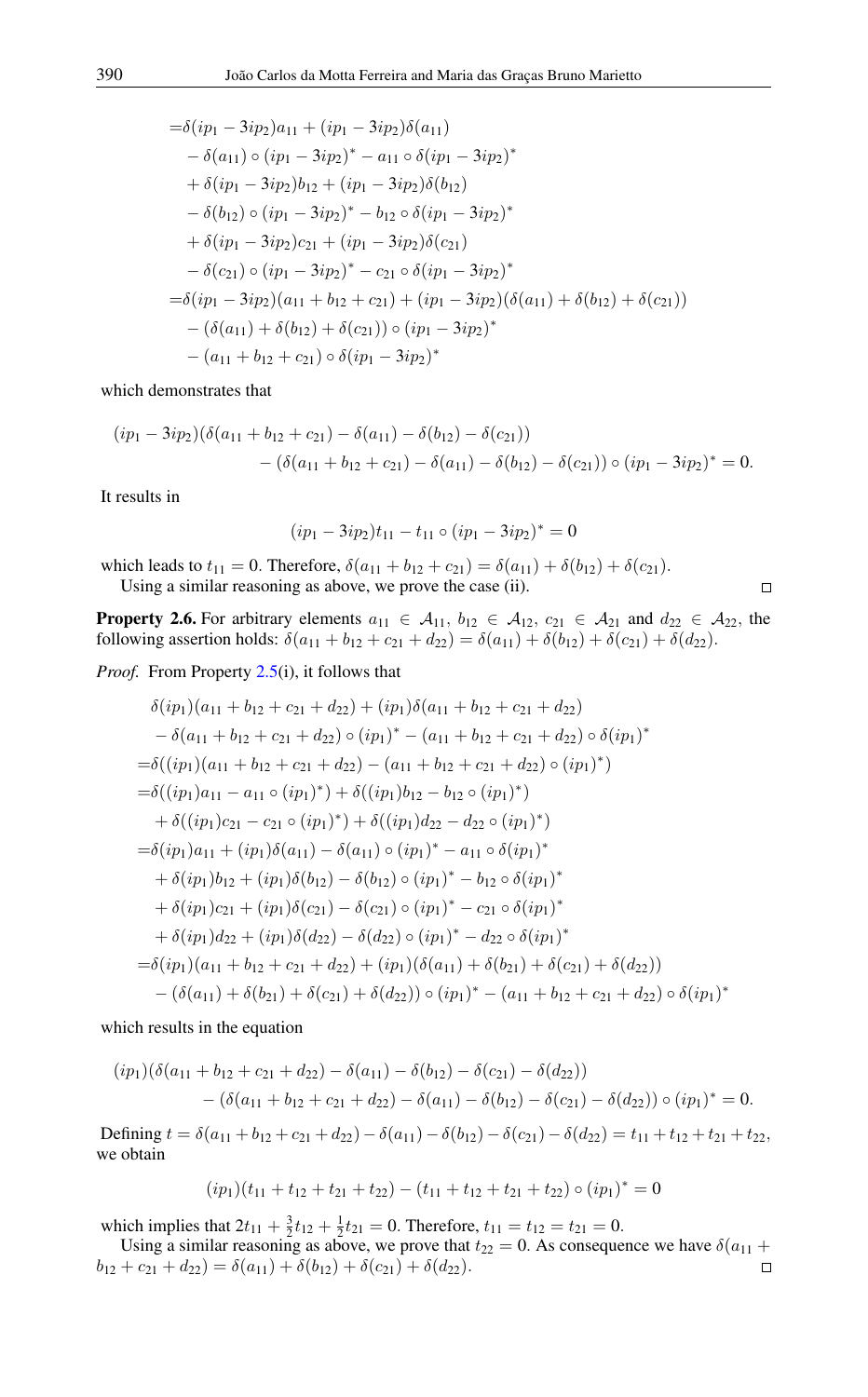<span id="page-5-0"></span>**Property 2.7.** For arbitrary elements  $a_{12}$ ,  $b_{12} \in A_{12}$  and  $c_{21}$ ,  $d_{21} \in A_{21}$ , the following assertions hold: (i)  $\delta(a_{12} + b_{12}) = \delta(a_{12}) + \delta(b_{12})$  and (ii)  $\delta(c_{21} + d_{21}) = \delta(c_{21}) + \delta(d_{21})$ .

*Proof.* First, we note that the following identity holds

 $(p_1 + a_{12})(p_2 + b_{12}) - (p_2 + b_{12}) \circ (p_1 + a_{12})^* = a_{12} + \frac{1}{2}b_{12} - \frac{1}{2}a_{12}^* - \frac{1}{2}b_{12}a_{12}^* - \frac{1}{2}a_{12}^*b_{12}.$ 

Then, by Property [2.6,](#page-4-0) we have

$$
\delta(a_{12} + \frac{1}{2}b_{12}) + \delta(-\frac{1}{2}a_{12}^*) + \delta(-\frac{1}{2}b_{12}a_{12}^*) + \delta(-\frac{1}{2}a_{12}^*b_{12})
$$
  
\n
$$
= \delta(a_{12} + \frac{1}{2}b_{12} - \frac{1}{2}a_{12}^* - \frac{1}{2}b_{12}a_{12}^* - \frac{1}{2}a_{12}^*b_{12})
$$
  
\n
$$
= \delta((p_1 + a_{12})(p_2 + b_{12}) - (p_2 + b_{12}) \circ (p_1 + a_{12})^*)
$$
  
\n
$$
= \delta(p_1 + a_{12})(p_2 + b_{12}) + (p_1 + a_{12})\delta(p_2 + b_{12})
$$
  
\n
$$
- \delta(p_2 + b_{12}) \circ (p_1 + a_{12})^* - (p_2 + b_{12}) \circ \delta(p_1 + a_{12})^*
$$
  
\n
$$
= (\delta(p_1) + \delta(a_{12}))(p_2 + b_{12}) + (p_1 + a_{12})(\delta(p_2) + \delta(b_{12}))
$$
  
\n
$$
- (\delta(p_2) + \delta(b_{12})) \circ (p_1 + a_{12})^* - (p_2 + b_{12}) \circ (\delta(p_1) + \delta(a_{12}))^*
$$
  
\n
$$
= \delta(p_1)p_2 + p_1\delta(p_2) - \delta(p_2) \circ p_1^* - p_2 \circ \delta(p_1)^*
$$
  
\n
$$
+ \delta(p_1)b_{12} + p_1\delta(b_{12}) - \delta(b_{12}) \circ p_1^* - b_{12} \circ \delta(p_1)^*
$$
  
\n
$$
+ \delta(a_{12})p_2 + a_{12}\delta(p_2) - \delta(p_2) \circ a_{12}^* - p_2 \circ \delta(a_{12})^*
$$
  
\n
$$
+ \delta(a_{12})p_2 + a_{12}\delta(p_1) - \delta(b_{12}) \circ a_{12}^* - b_{12} \circ \delta(a_{12})^*
$$
  
\n
$$
= \delta(p_1p_2 - p_2 \circ p_
$$

which shows that  $\delta(a_{12} + \frac{1}{2}b_{12}) = \delta(a_{12}) + \delta(\frac{1}{2}b_{12})$ . Due to this result, we conclude that  $\delta(a_{12} +$  $b_{12}$ ) =  $\delta(a_{12}) + \delta(b_{12})$ .

Similarly, we prove the case (ii) using the identity

$$
(p_2 + c_{21})(p_1 + d_{21}) - (p_1 + d_{21}) \circ (p_2 + c_{21})^* = c_{21} + \frac{1}{2}d_{21} - \frac{1}{2}c_{21}^* - \frac{1}{2}d_{21}c_{21}^* - \frac{1}{2}c_{21}^*d_{21}.
$$

<span id="page-5-1"></span>**Property 2.8.** For arbitrary elements  $a_{11}$ ,  $b_{11} \in A_{11}$  and  $c_{22}$ ,  $d_{22} \in A_{22}$ , the following assertions hold: (i)  $\delta(a_{11} + b_{11}) = \delta(a_{11}) + \delta(b_{11})$  and (ii)  $\delta(c_{22} + d_{22}) = \delta(c_{22}) + \delta(d_{22})$ .

*Proof.* At first, observe that  $(ip_2)(a_{11} + b_{11}) - (a_{11} + b_{11}) \circ (ip_2)^* = 0$ , since  $(ip_2)a_{11} - a_{11} \circ$  $(ip_2)^* = (ip_2)b_{11} - b_{11} \circ (ip_2)^* = 0$ . For this reason, by Lemma [2.1,](#page-0-1) we have

$$
\delta(ip_2)(a_{11} + b_{11}) + (ip_2)\delta(a_{11} + b_{11})
$$
  
\n
$$
-\delta(a_{11} + b_{11}) \circ (ip_2)^* - (a_{11} + b_{11}) \circ \delta(ip_2)^*
$$
  
\n
$$
= \delta((ip_2)(a_{11} + b_{11}) - (a_{11} + b_{11}) \circ (ip_2)^*)
$$
  
\n
$$
= \delta((ip_2)a_{11} - a_{11} \circ (ip_2)^*) + \delta((ip_2)b_{11} - b_{11} \circ (ip_2)^*)
$$
  
\n
$$
= \delta(ip_2)a_{11} + (ip_2)\delta(a_{11}) - \delta(a_{11}) \circ (ip_2)^* - a_{11} \circ \delta(ip_2)^*
$$
  
\n
$$
+ \delta(ip_2)b_{11} + (ip_2)\delta(b_{11}) - \delta(b_{11}) \circ (ip_2)^* - b_{11} \circ \delta(ip_2)^*
$$
  
\n
$$
= \delta(ip_2)(a_{11} + b_{11}) + (ip_2)(\delta(a_{11}) + \delta(b_{11}))
$$
  
\n
$$
- (\delta(a_{11}) + \delta(b_{11})) \circ (ip_2)^* - (a_{11} + b_{11}) \circ \delta(ip_2)^*
$$

which demonstrates that

$$
(ip_2)(\delta(a_{11} + b_{11}) - \delta(a_{11}) - \delta(b_{11})) - (\delta(a_{11} + b_{11}) - \delta(a_{11}) - \delta(b_{11})) \circ (ip_2)^* = 0.
$$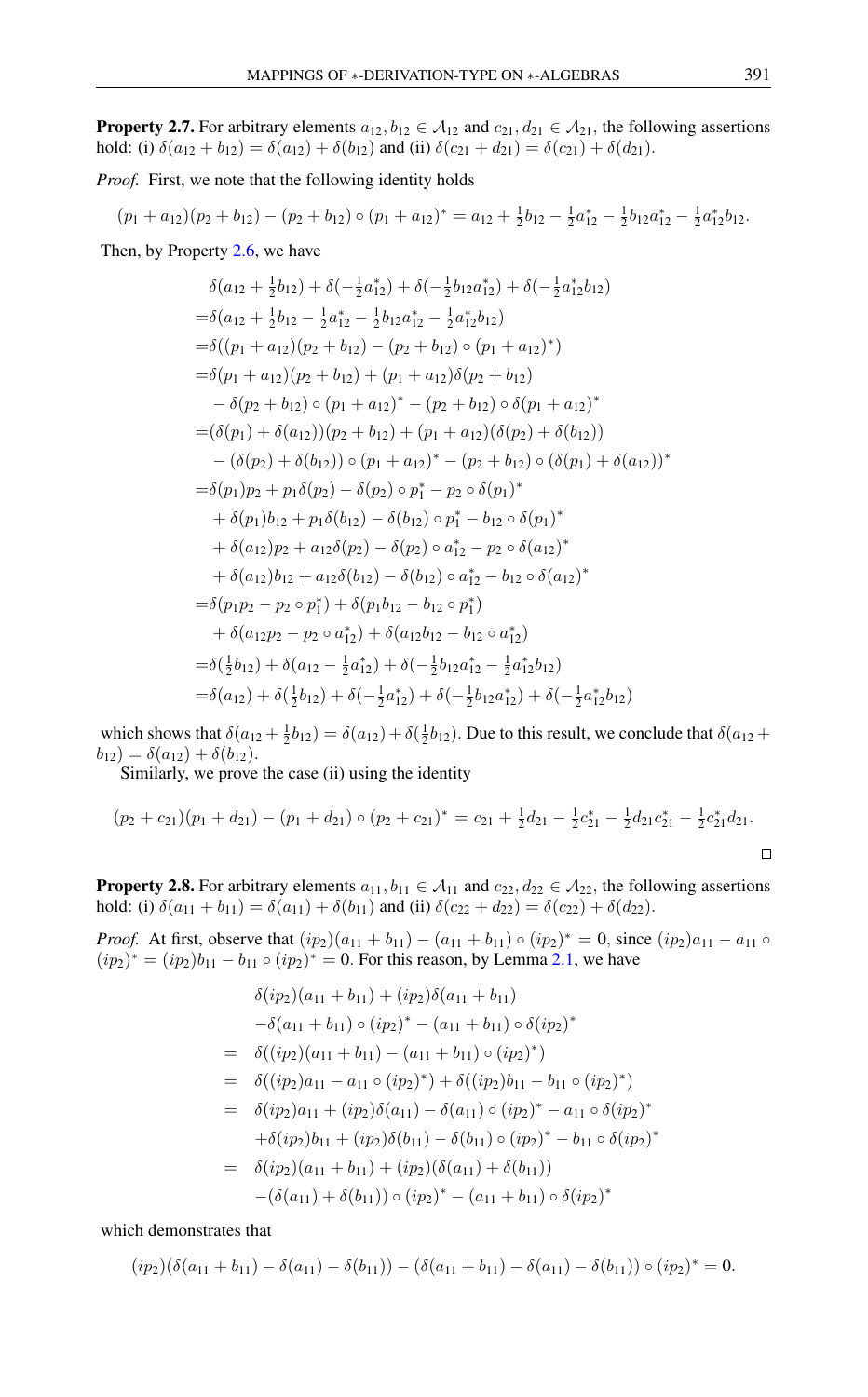Defining  $t = \delta(a_{11} + b_{11}) - \delta(a_{11}) - \delta(b_{11}) = t_{11} + t_{12} + t_{21} + t_{22}$ , we can write the above equation as

$$
(ip_2)(t_{11} + t_{12} + t_{21} + t_{22}) - (t_{11} + t_{12} + t_{21} + t_{22}) \circ (ip_2)^* = 0
$$

which yields in  $\frac{1}{2}t_{12} + \frac{3}{2}t_{21} + 2t_{22} = 0$ . It therefore follows that  $t_{12} = t_{21} = t_{22} = 0$ . Next, for an arbitrary element  $c_{12} \in A_{12}$  we have, by Property [2.7\(](#page-5-0)i),

$$
\delta(a_{11} + b_{11})c_{12} + (a_{11} + b_{11})\delta(c_{12})
$$
  
\n
$$
-\delta(c_{12}) \circ (a_{11} + b_{11})^* - c_{12} \circ \delta(a_{11} + b_{11})^*
$$
  
\n
$$
= \delta((a_{11} + b_{11})c_{12} - c_{12} \circ (a_{11} + b_{11})^*)
$$
  
\n
$$
= \delta(a_{11}c_{12} - c_{12} \circ a_{11}^*) + \delta(b_{11}c_{12} - c_{12} \circ b_{11}^*)
$$
  
\n
$$
= \delta(a_{11})c_{12} + a_{11}\delta(c_{12}) - \delta(c_{12}) \circ a_{11}^* - c_{12} \circ \delta(a_{11})^*
$$
  
\n
$$
+ \delta(b_{11})c_{12} + b_{11}\delta(c_{12}) - \delta(c_{12}) \circ b_{11}^* - c_{12} \circ \delta(b_{11})^*
$$
  
\n
$$
= (\delta(a_{11}) + \delta(b_{11}))c_{12} + (a_{11} + b_{11})\delta(c_{12})
$$
  
\n
$$
- \delta(c_{12}) \circ (a_{11} + b_{11})^* - c_{12} \circ (\delta(a_{11}) + \delta(b_{11}))^*.
$$

This produces the equation

$$
(\delta(a_{11} + b_{11}) - \delta(a_{11}) - \delta(b_{11}))c_{12} - c_{12} \circ (\delta(a_{11} + b_{11}) - \delta(a_{11}) - \delta(b_{11}))^* = 0
$$

which leads to

$$
t_{11}c_{12}-c_{12}\circ t_{11}^*=0.
$$

Due to this result, we conclude that  $t_{11} = 0$ . Consequently, we obtain  $\delta(a_{11} + b_{11}) = \delta(a_{11}) +$  $\delta(b_{11}).$ 

Similarly, we prove the case (ii).

<span id="page-6-0"></span>**Property 2.9.**  $\delta$  is an additive mapping.

*Proof.* The result is a direct consequence of Properties [2.6,](#page-4-0) [2.7](#page-5-0) and [2.8.](#page-5-1)

From now on, we assume that all lemmas satisfy the conditions of the Theorem [1.1.](#page-0-0)

<span id="page-6-1"></span>**Lemma 2.10.** *(i)*  $\delta(1_A) = 0$  *and*  $\delta(ii_A) = 0$ , *(ii)*  $\delta(a^*) = \delta(a)^*$ , *for all element*  $a \in A$ *, and (iii)*  $\delta(ia) = i\delta(a)$ , *for all element*  $a \in \mathcal{A}$ .

*Proof.* Observe that the calculations

$$
\delta(1_{\mathcal{A}})1_{\mathcal{A}}+1_{\mathcal{A}}\delta(1_{\mathcal{A}})-\delta(1_{\mathcal{A}})\circ 1^*_{\mathcal{A}}-1_{\mathcal{A}}\circ\delta(1_{\mathcal{A}})^*=\delta(1_{\mathcal{A}}1_{\mathcal{A}}-1_{\mathcal{A}}\circ 1^*_{\mathcal{A}})=0
$$

and

$$
\delta(i1_{\mathcal{A}})(i1_{\mathcal{A}}) + (i1_{\mathcal{A}})\delta(i1_{\mathcal{A}}) - \delta(i1_{\mathcal{A}}) \circ (i1_{\mathcal{A}})^{*} - (i1_{\mathcal{A}}) \circ \delta(i1_{\mathcal{A}})^{*}
$$
  
= 
$$
\delta((i1_{\mathcal{A}})(i1_{\mathcal{A}}) - (i1_{\mathcal{A}}) \circ (i1_{\mathcal{A}})^{*}) = -2\delta(1_{\mathcal{A}})
$$

result in  $\delta(1_A) - \delta(1_A)^* = 0$  and  $-2\delta(1_A) = 3i\delta(i1_A) - i\delta(i1_A)^*$ , respectively. As  $-2\delta(1_A)^* =$  $-3i\delta(i1_{\mathcal{A}})^* + i\delta(i1_{\mathcal{A}})$ , then we conclude that  $\delta(i1_{\mathcal{A}})^* = -\delta(i1_{\mathcal{A}})$ . As consequence of the last result, we have

$$
2\delta(i1_{\mathcal{A}}) = \delta((i1_{\mathcal{A}})1_{\mathcal{A}} - 1_{\mathcal{A}} \circ (i1_{\mathcal{A}})^{*})
$$
  
=  $\delta(i1_{\mathcal{A}})1_{\mathcal{A}} + (i1_{\mathcal{A}})\delta(1_{\mathcal{A}}) - \delta(1_{\mathcal{A}}) \circ (i1_{\mathcal{A}})^{*} - 1_{\mathcal{A}} \circ \delta(i1_{\mathcal{A}})^{*}$   
=  $2\delta(i1_{\mathcal{A}}) + 2i\delta(1_{\mathcal{A}})$ 

which shows that  $\delta(1_A) = 0$  and this leads to conclusion that  $\delta(i_A) = 0$ . Thus, for an arbitrary element  $a \in \mathcal{A}$ , we have

$$
\Box
$$